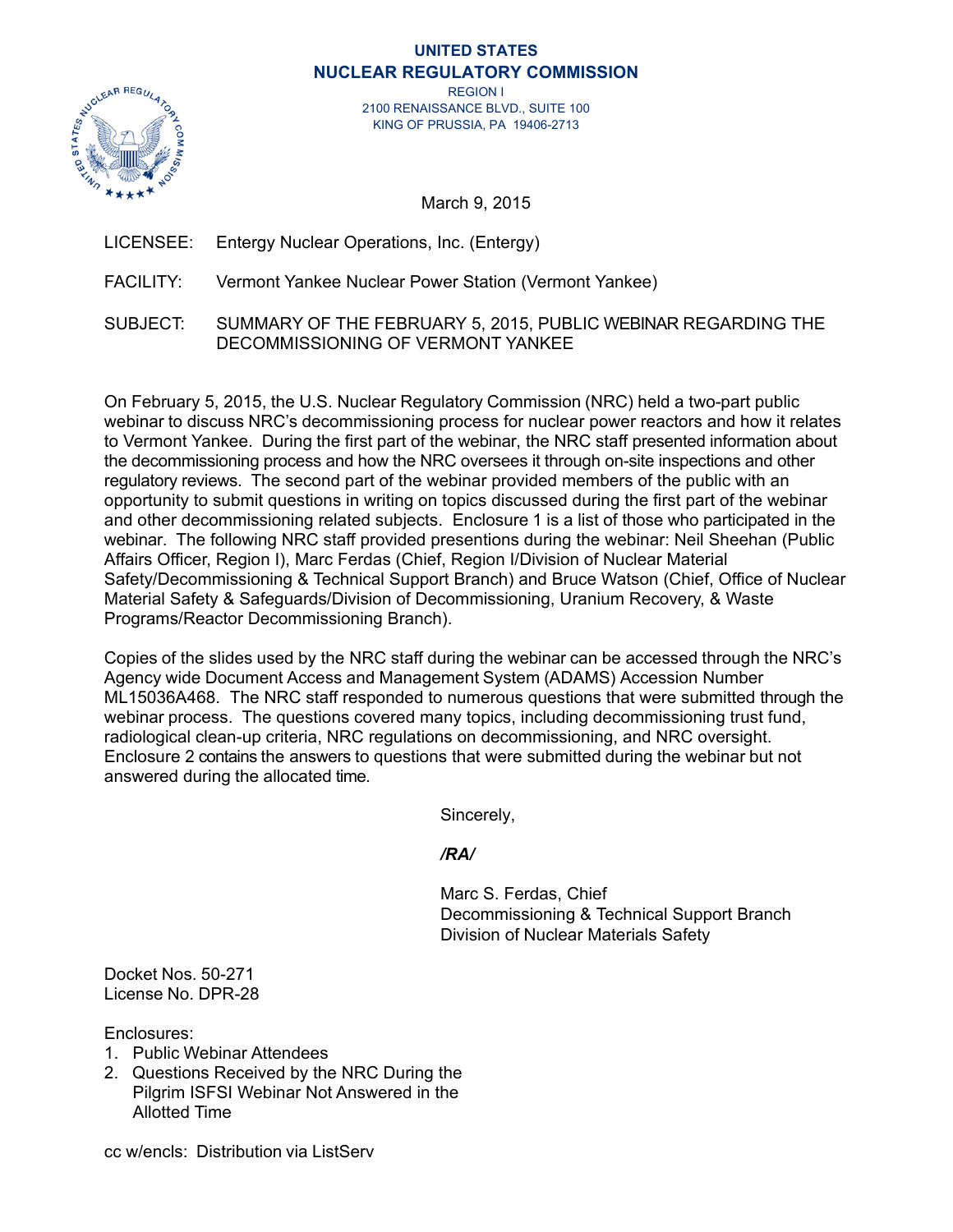- LICENSEE: Entergy Nuclear Operations, Inc. (Entergy)
- FACILITY: Vermont Yankee Nuclear Power Station (Vermont Yankee)
- SUBJECT: SUMMARY OF THE FEBRUARY 5, 2015, PUBLIC WEBINAR REGARDING THE DECOMMISSIONING OF VERMONT YANKEE

On February 5, 2015, the U.S. Nuclear Regulatory Commission (NRC) held a two-part public webinar to discuss NRC's decommissioning process for nuclear power reactors and how it relates to Vermont Yankee. During the first part of the webinar, the NRC staff presented information about the decommissioning process and how the NRC oversees it through on-site inspections and other regulatory reviews. The second part of the webinar provided members of the public with an opportunity to submit questions in writing on topics discussed during the first part of the webinar and other decommissioning related subjects. Enclosure 1 is a list of those who participated in the webinar. The following NRC staff provided presentions during the webinar: Neil Sheehan (Public Affairs Officer, Region I), Marc Ferdas (Chief, Region I/Division of Nuclear Material Safety/Decommissioning & Technical Support Branch) and Bruce Watson (Chief, Office of Nuclear Material Safety & Safeguards/Division of Decommissioning, Uranium Recovery, & Waste Programs/Reactor Decommissioning Branch).

Copies of the slides used by the NRC staff during the webinar can be accessed through the NRC's Agency wide Document Access and Management System (ADAMS) Accession Number ML15036A468. The NRC staff responded to numerous questions that were submitted through the webinar process. The questions covered many topics, including decommissioning trust fund, radiological clean-up criteria, NRC regulations on decommissioning, and NRC oversight. Enclosure 2 contains the answers to questions that were submitted during the webinar but not answered during the allocated time.

> Sincerely, */RA/*  Marc S. Ferdas, Chief Decommissioning & Technical Support Branch Division of Nuclear Materials Safety

Docket Nos. 50-271 License No. DPR-28 Enclosures:

- 1. Public Webinar Attendees
- 2. Questions Received by the NRC During the Pilgrim ISFSI Webinar Not Answered in the Allotted Time

cc w/encls: Distribution via ListServ

DOCUMENT NAME: G:\WordDocs\Current\Memo\VYMeetingSummaryFeb2015Webinar.docx ML15068A267 ADAMS ACCESSION NUMBER:

| 冈<br><b>SUNSI Review</b> |             | $\overline{\mathsf{v}}$<br>Non-Sensitive<br>Sensitive |             | $\blacktriangledown$<br><b>Publicly Available</b><br>Non-Publicly Available |  |
|--------------------------|-------------|-------------------------------------------------------|-------------|-----------------------------------------------------------------------------|--|
| <b>OFFICE</b>            | RI/DNMS     | RI/ORA                                                | <b>NMSS</b> | <b>RI/DNMS</b>                                                              |  |
| <b>NAME</b>              | MFerdas/msf | NSheehan/ns                                           | BWatson/bw  | MFerdas/msf                                                                 |  |
| DATE                     | 3/3/2015    | 3/3/2015                                              | 3/3/2015    | 3/9/2015                                                                    |  |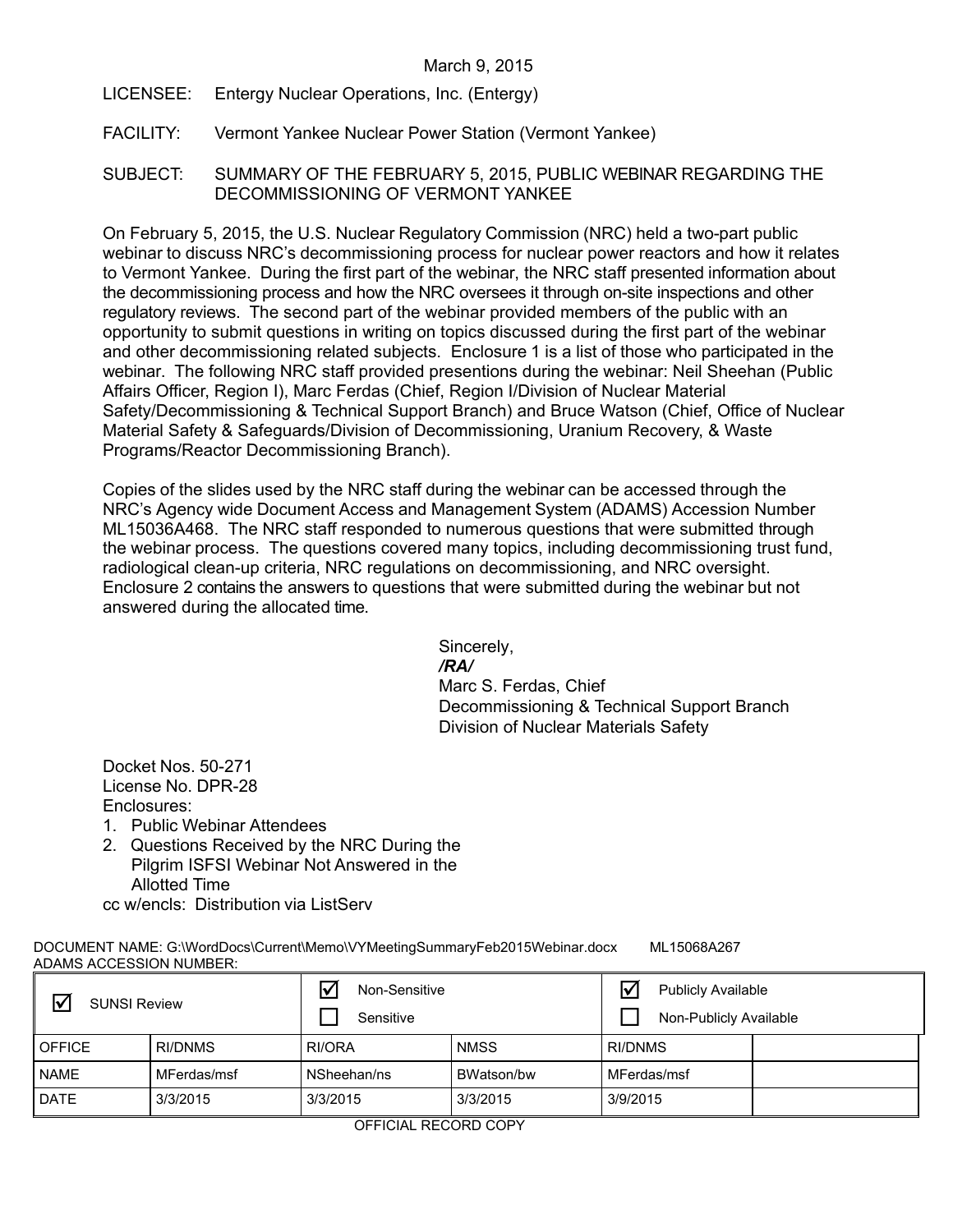# **Enclosure 1 - PUBLIC WEBINAR ATTENDEES**

| <b>Last Name</b> | <b>First Name</b> | Organization                                                       |  |
|------------------|-------------------|--------------------------------------------------------------------|--|
| Abraham          | Cini              | Department of Public Service                                       |  |
| Alber            | Ted               | Huntington Ingalls Industries - Newport News Shipbuilding Division |  |
| Alleshwaram      | Aparna            | Structural Integrity Associates, Inc.                              |  |
| Andolina         | Philip            | Interested citizen                                                 |  |
| Bergman          | Jana              | Scientech                                                          |  |
| Baldoni-Lake     | Ramona            | Wisconsin Emergency Management-REP Program                         |  |
| Berry            | Tom               | U.S. Senate Staff                                                  |  |
| <b>Best</b>      | Ralph             | <b>PNNL</b>                                                        |  |
| <b>Boing</b>     | L E               | <b>ANL</b>                                                         |  |
| Cameron          | Francis           |                                                                    |  |
| Chembars         | Pat               |                                                                    |  |
| Christmann       | <b>Noel</b>       |                                                                    |  |
| Costello         | Cynthia           | NYS Department of Health                                           |  |
| Couture          | Phil              |                                                                    |  |
| Covello          | Philip            | Evercore ISI                                                       |  |
| Cowan            | Pam               | <b>Exelon Generation</b>                                           |  |
| Cruz             | Zahira            |                                                                    |  |
| Daigle           | David             | Enercon Services, Inc.                                             |  |
| <b>Dostie</b>    | Pat               | State of Maine                                                     |  |
| Dubov            | Leon              |                                                                    |  |
| Dwyer            | Joseph            | <b>Exelon Nuclear Security</b>                                     |  |
| Ehrhard          | Marie             | EDF - France                                                       |  |
| Ferdas*          | Marc              | NRC/Region1                                                        |  |
| Ferrell          | Audrey            | Texas Low-Level Radioactive Waste Disposal Compact Commission      |  |
| Furr             | Richard           | <b>AREVA</b>                                                       |  |
| Gould            | Schuyler          |                                                                    |  |
| Gropp            | Richard           | <b>Exelon Generation</b>                                           |  |
| Gunter           | Paul              | <b>Beyond Nuclear</b>                                              |  |
| Haemer           | Robert            | <b>AEP</b>                                                         |  |
| Hammann          | Stephen           | NRC/Region 1                                                       |  |
| Hart             | John              | <b>Accion Group</b>                                                |  |
| <b>Helfrich</b>  | Robert            | NAC International Inc.                                             |  |
| Hilbrandt Jr.    | Robert            | Westchester County Dept. of Laboratories & Research                |  |
| Hoffman          | Ace               | Nuke-Free North County (San Diego, California)                     |  |
| Hofmann          | Sarah             | <b>NECPUC</b>                                                      |  |
| Ing              | Leigh             | Texas Low-Level Radioactive Waste Disposal Compact Commission      |  |
| Jablonski        | Amanda            | Deborah Goodell Polan, PC                                          |  |
| Jacobi           | <b>Rick</b>       | Jacobi Consulting                                                  |  |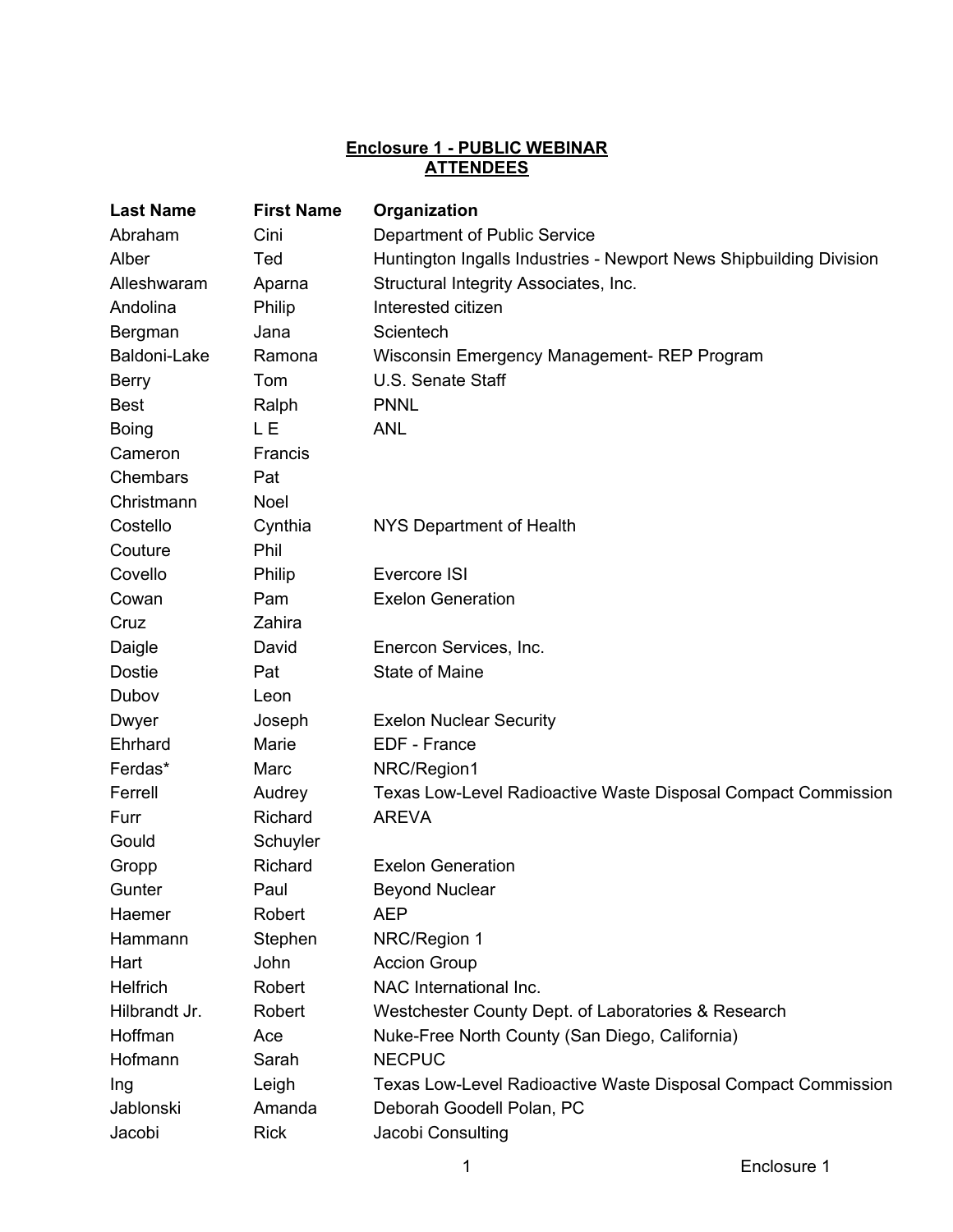| <b>Last Name</b>   | <b>First Name</b> | Organization                                  |
|--------------------|-------------------|-----------------------------------------------|
| Jensen             | Philip            | Pacific Northwest National Lab                |
| Jones              | Ryan              | <b>FEMA R1 REP</b>                            |
| Kamps              | Kevin             | <b>Beyond Nuclear</b>                         |
| Karalekas          | Patrick           | <b>MMWEC</b>                                  |
| Keppler            | John              | <b>Chesterfield Emergency Management</b>      |
| <b>Kisicki</b>     | Aaron             | Vermont Department of Public Service          |
| Klukan             | <b>Brett</b>      | <b>NRC Region I</b>                           |
| Kuyler             | Ray               | Morgan Lewis                                  |
| Lampert<br>Landis- | Mary              | <b>Pilgrim Watch</b>                          |
| Marinello          | Kyle              | Vermont Attorney General's Office             |
| Leshinskie         | Tony              | State of Vermont / Public Service Department  |
| Lessard            | Leo               | AREVA Inc.                                    |
| Lewis              | Marvin            | member of the public                          |
| Lindsay            | Peter             | <b>ASCO Valve</b>                             |
| Locke              | Paul              | <b>Johns Hopkins</b>                          |
| Lynch              | Joseph            | <b>Entergy Vermont Yankee</b>                 |
| Maguire            | William           | Entergy                                       |
| <b>Maheras</b>     | <b>Sterve</b>     | <b>PNNL</b>                                   |
| Mahoney            | Sheri             | Entergy Services Inc.                         |
| <b>Matthews</b>    | Timothy           | Morgan Lewis & Bockius LLP                    |
| Maurer             | William           | <b>Cape Downwinders</b>                       |
| <b>McGrath</b>     | Richard           | Electric Power research Institute             |
| Menniti            | Amanda            | Entergy                                       |
| Minkin             | Stephen           |                                               |
| Muszynski          | George            | NH Homeland Security and Emergency Management |
| Nealon             | John              |                                               |
| Porter             | Felice            | <b>EHS-CWRU</b>                               |
| Page               | Guy               | <b>Vermont Energy Partnership</b>             |
| Parrott            | Jack              | <b>US NRC</b>                                 |
| Pero               | Haley             | Office of U.S. Senator Bernie Sanders         |
| Pierce             | Norman            | Concerned Neighbors of Pilgrim                |
| Raimo              | Susan             | Entergy                                       |
| Rainville          | David             | The Recorder                                  |
| <b>Rich</b>        | Sarah             | U.S. NRC                                      |
| Robertson          | Kristi            | Entergy Services, Inc.                        |
| Ross               | Steven            | <b>PNNL</b>                                   |
| Rothstein          | Richard           | Town of Plymouth Nuclear Matters Committee    |
| Sackett            | Richard           | <b>Waste Control Specialists "WCS"</b>        |
| Sanchez            | Joseph            | EDF Inc.                                      |
| Scherer            | <b>Brian</b>      | State of NH, Radiochemistry lab               |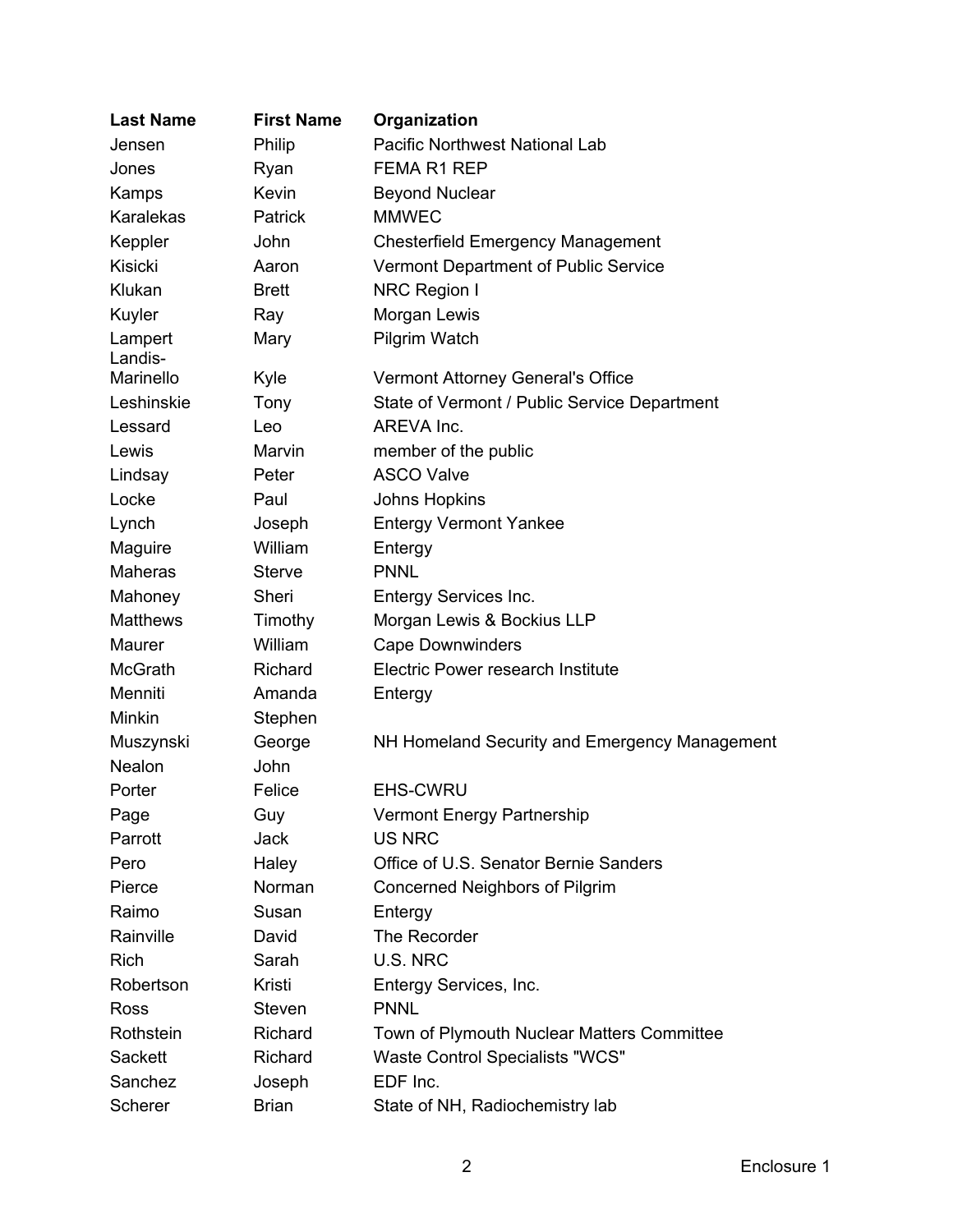| <b>Last Name</b>      | <b>First Name</b> | Organization                                       |
|-----------------------|-------------------|----------------------------------------------------|
| Schoppy               | Joseph            | NRC/Region I                                       |
| Schwartz              | Paul              | State of New Jersey DEP                            |
| Selig                 | Edward            | Advocates for Responsible Disposal in Texas (ARDT) |
| Shelanskey            | Steven            | <b>Anata Management Solutions</b>                  |
| Sheehan*              | <b>Neil</b>       | NRC/Region I                                       |
| Shihsing              | Chang             | NRC/Region I                                       |
| Simpson               | James             | <b>Plymouth Nuclear Matters Committee</b>          |
| Smallheer             | Susan             | <b>Rutland Herald</b>                              |
| Snow                  | Robert            | <b>FERC</b>                                        |
| <b>Sullivan Sachs</b> | Leslie            | Safe and Green Campaign                            |
| Taylor                | <b>Ifford</b>     | U.S. Army Corps of Engineers                       |
| Thurman               | Kari              |                                                    |
| <b>Trikouros</b>      | <b>Nick</b>       | <b>NRC</b>                                         |
| Tuccillo              | Karen             | NJDEP Bureau of Nuclear Engineering                |
| Turnbull              | Clay              | New England Coalition on Nuclear Pollution         |
| Volpi                 | <b>Mike</b>       | Entergy                                            |
| Waters                | Christine         | Ux Consulting                                      |
| Watson*               | <b>Bruce</b>      | <b>NRC/NMSS</b>                                    |
| Wilson                | Adria             | U.S. Senate Office of Bernie Sanders               |
| Zak                   | Ron               | NJDEP - Bureau of Nuclear Engineering              |
| <b>Edwards</b>        | Juliann           | CB&I - Power                                       |
| Pendl                 | Leila             | Entergy                                            |
| Tanabe                | Drew              |                                                    |

\*Provided presentation during the webinar.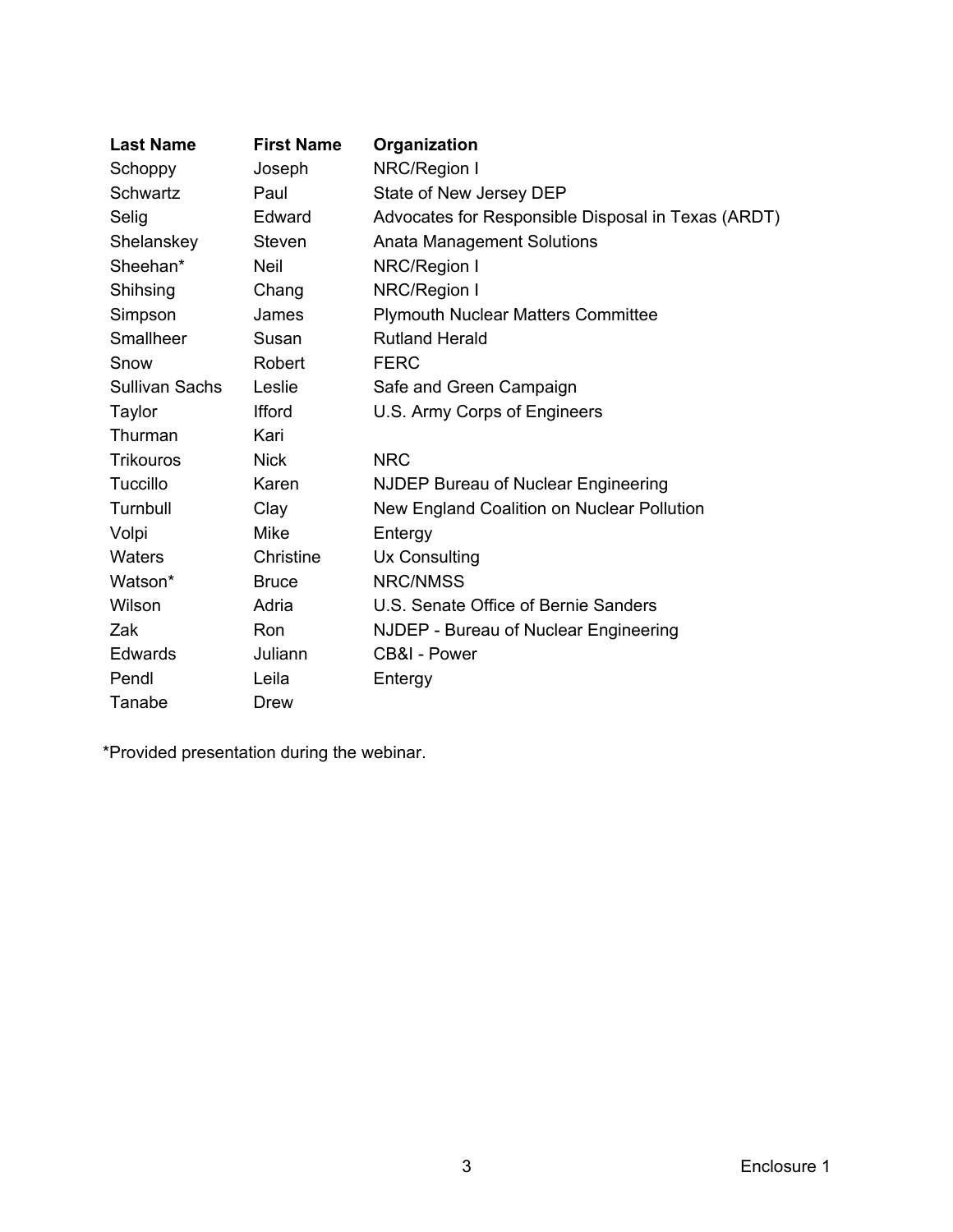## **Enclosure 2 - Questions Received by the NRC During the Vermont Yankee Decommissioning Webinar Not Answered in the Allotted Time**

# **1. What is the definition of "significant" decommissioning work?**

"Significant" decommissioning work is often referred to as major decommissioning. Major decommissioning is defined in the Code of Federal Regulation (CFR) under 10 CFR 50.2. Major decommissioning at a nuclear power reactor facility refers to any activity that results in permanent removal of major radioactive components, permanently modifies the containment building, or results in the dismantling of components for shipment containing greater than Class C waste. The definition of Class C waste can be found in 10 CFR 61. Some examples of major decommissioning are the removal of the reactor vessel, steam generators, and other components that are comparably contaminated.

# **2. Is it correct that the NRC only required one cask inspection in 25 years?**

Visual exams to check for vent blockage of dry cask storage systems occur frequently by the licensee during the initial license period and the period of renewed operation for the cask. An inspection by the licensee for canister/concrete degradation typically begins at the period of renewed operation at year 20 and occurs at five year intervals thereafter. However, this periodicity can change depending on operational experience derived from the inspections by the licensee. The NRC would perform oversight of the licensee's inspections of the dry cask storage system to ensure that the scope and frequency of the inspections were adequate and to determine if any changes were warranted.

## **3. Do NRC regulations permit spent fuel being moved from the spent fuel pool to the Independent Spent Fuel Storage Installation (ISFSI) pad earlier than 5 years of discharge from the reactor?**

Typically spent fuel is cooled for five years or more before it is placed in dry cask storage. There are some cask designs that allow for fuel to be cooled for three years prior to placing in dry cask storage. However, the exact time period is governed in the certificate of compliance (CoC) or license for the specific storage system.

# **4. Is aircraft impact on spent fuel pool considered a "credible event"?**

The NRC initiated several security and engineering reviews based on the 2001 terror attacks. These reviews looked at what might happen if terrorists used an aircraft to attack a nuclear power plant. The NRC also assessed the potential consequences of other types of terrorist attacks. To assist the NRC, experts from Department of Energy's laboratories used state-ofthe-art experiments and structural and fire analyses. While the details are classified, the studies confirm the likelihood of a radioactive release affecting public health and safety is low. Another study analyzed how nuclear power plants would withstand damage to, or loss of, large areas of the plant caused by large fires or explosions. Based on the insights from these studies, additional mitigating capabilities to minimize loss and damage were put in place at all nuclear power plants.

Current NRC regulations [10 CFR 50.54(hh)] require licensees to develop, implement and maintain procedures that describe how the licensee would respond if notified of a potential aircraft threat. It further requires licensees to develop and implement guidance and strategies intended to maintain or restore core cooling, containment, and spent fuel pool capabilities.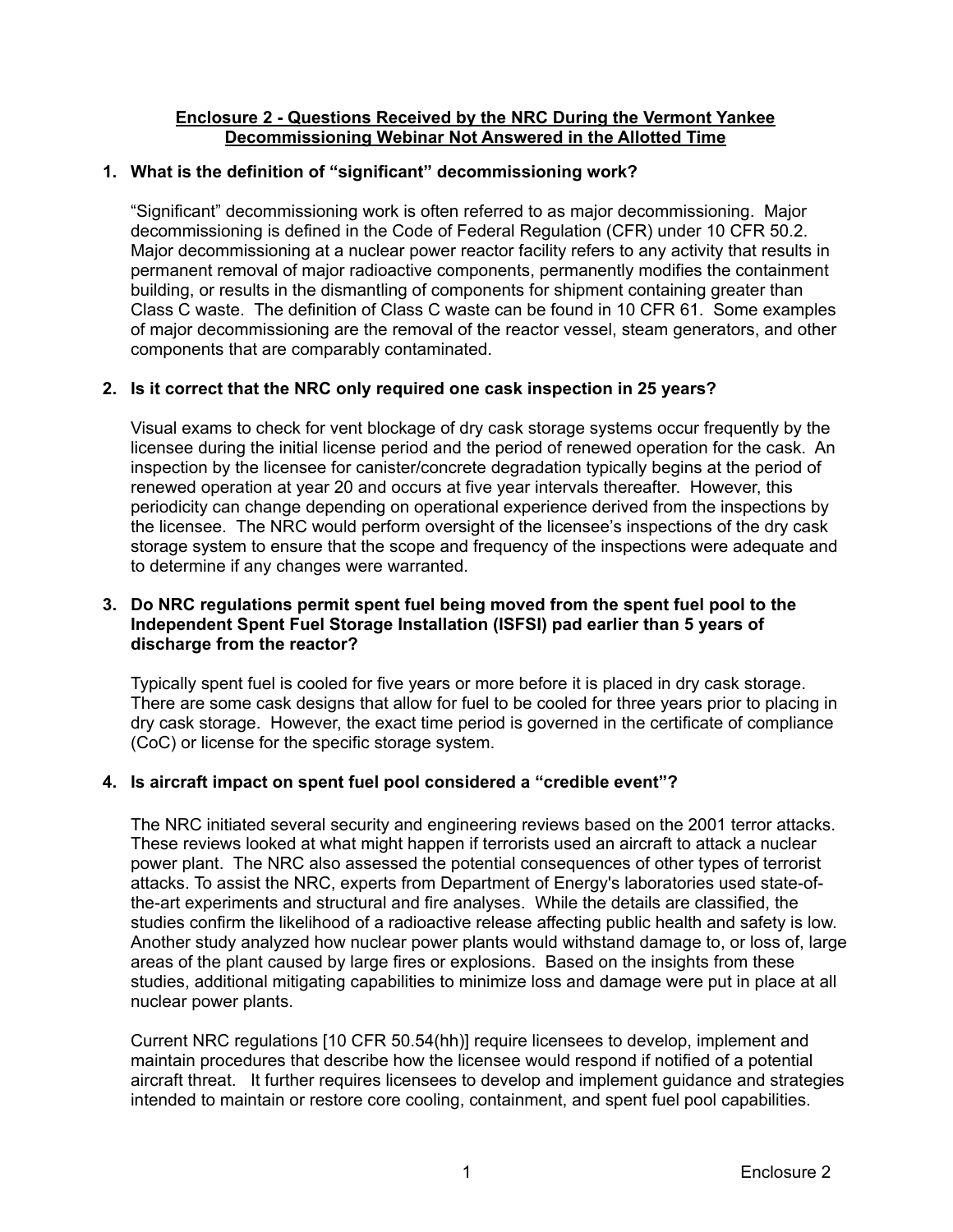### **5. What submittals does the licensee need to submit to the NRC prior to commencing construction of the new ISFSI? No modification to the Part 50 license is required, correct?**

NRC authorizes storage of spent nuclear fuel at an ISFSI in two ways: site-specific or general license. Vermont Yankee plans to operate and construct its second dry cask storage pad under a general license, similar to how it operates its current dry cask storage pad. A general license authorizes storage of spent fuel in casks previously approved by the NRC at a site already licensed to possess fuel to operate a nuclear power plant. Licensees must show the NRC that it is safe to store spent fuel in dry casks at their site, and requires per NRC regulations (10 CFR 72.212) a site evaluation for compatibility with the cask design. This evaluation is subject to NRC inspection.

### **6. How many years will it take for Vermont Yankee to transfer all spent nuclear fuel from the pool to dry cask during the SAFSTOR timeframe of 2016-2068?**

 As stated in the Post Shutdown Activities Report (PSDAR) submitted by Entergy to the NRC on December 19, 2014 (ADAMS Accession No. ML14357A110), spent nuclear fuel from the pool to dry cask storage would occur from 2017-2020.

## **7. Didn't Vermont Yankee actually "lose" a fragment of irradiated nuclear fuel in the past? How will NRC prevent Entergy from "losing" highly radioactive nuclear fuel in the future?**

In April 2004, with the reactor shutdown for a refuel outage, an inventory of Special Nuclear Material (SNM) located in the spent fuel pool revealed that two fuel rod pieces, were not in their designated storage location per site records. Entergy performed an investigation and ultimately located the two segments in another area of the spent fuel pool. Information concerning this event can be found in NRC Inspection Reports 05000271/2004002 (ADAMS Accession No. ML041240438) and 05000271/2004007 (ADAMS Accession No. ML043340149). Additional information can also be found in Licensee Event Reports, 2004-02- 00 (ADAMS Accession No. ML041750116) and 2004-02-01 (ADAMS Accession No. ML042810221). As a result of the NRC inspections, Entergy was issued a violation and took corrective actions to address the deficiencies identified. The NRC continues to perform inspections in the area of material control and accounting.

**8. Didn't radioactively contaminated soil from Connecticut Yankee end up on a children's baseball diamond or playground? Haven't radioactively contaminated cinder blocks from a U.S. atomic reactor ended up being donated for off-site public use, leading to the eventual dismantlement of structures built, as a matter of radiological safety? How will NRC prevent unacceptable hazardous "recycling" of radiological contaminated substances from Vermont Yankee's decommissioning?** 

In 1997, NRC staff confirmed an earlier Connecticut Yankee report that soil with very low levels of radioactive contamination had been removed from the site and used for fill material at offsite locations. Although detectable, the levels of radioactive contaminants were less than the required detection limit for release of soil. NRC staff also confirmed the release of concrete blocks from the Connecticut Yankee site, many of which were radioactively contaminated. In this case, the blocks had not been properly surveyed for radioactive contamination upon release from the site. Potential radiation doses to workers and the public were determined to be within the requirements of the NRC regulations in 10 CFR Part 20.